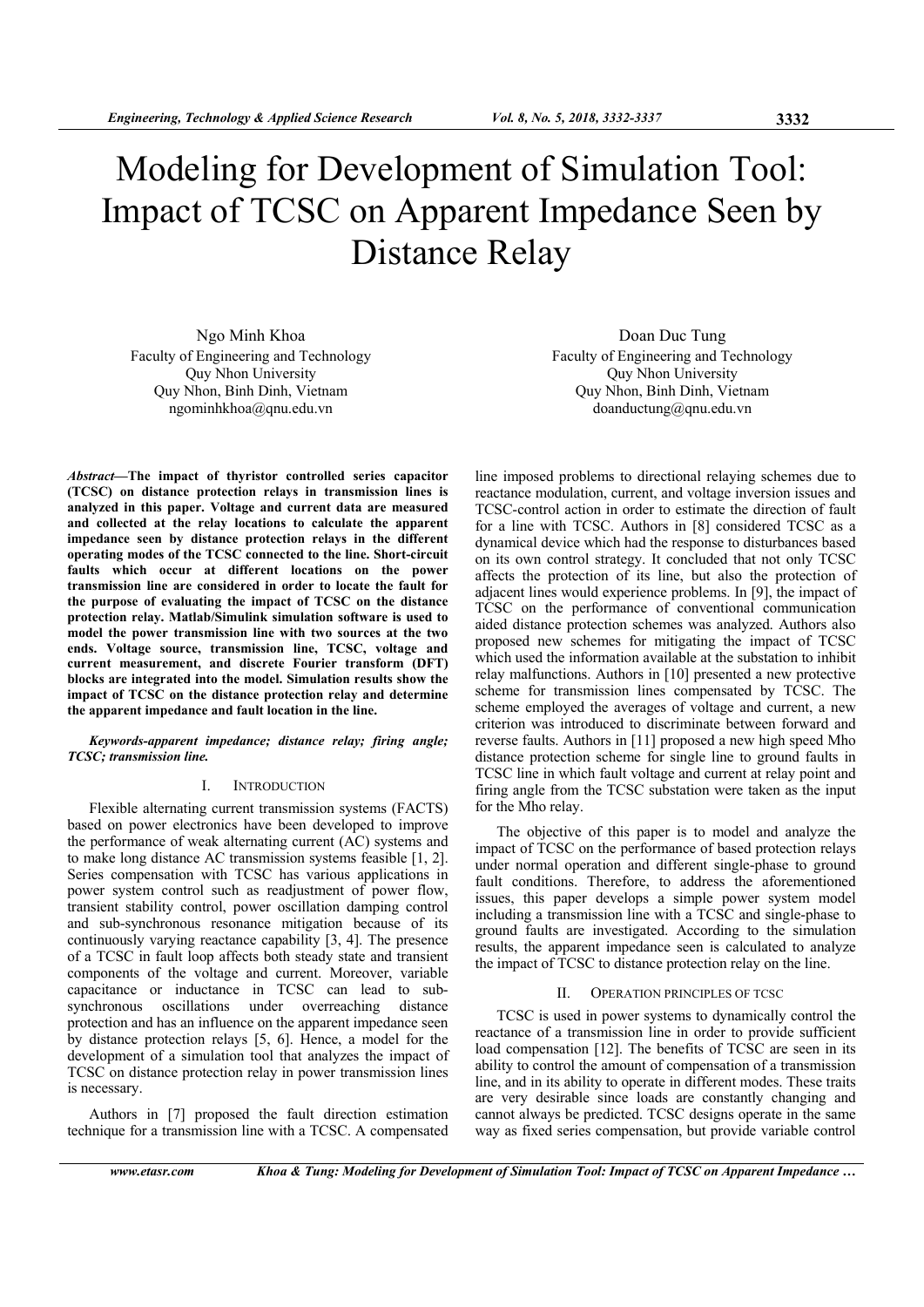of the reactance absorbed by the capacitor device. The control scheme of a TCSC [13] is shown in Figure 1.



Fig. 1. Control scheme of TCSC.

Change of impedance of TCSC is achieved by changing the thyristor controlled inductive reactance of inductors connected in paralleled to the capacitor. The magnitude of inductive reactance is determined by the firing angle α, which can also be controlled continuously by the flowing amplitude of current reactor from maximum value to zero. Firing angle switching thyristors can change inductive reactance controlled choke from a minimum value to, theoretically, infinite value. The TCSC equivalent reactance is as a function of its capacitive and inductive reactance parameters, and the firing angle [14, 15]:

$$
X_{TCSC}(\alpha) = -X_C + C_1 \{2(\pi - \alpha) + \sin[2(\pi - \alpha)]\}
$$
  
-C<sub>2</sub> cos<sup>2</sup>  $(\pi - \alpha)$   $\{\varpi \tan[\varpi(\pi - \alpha)] - \tan(\pi - \alpha)\}$  (1)

where:

$$
C_1 = \frac{X_c + X_{LC}}{\pi} \tag{2}
$$

$$
C_2 = \frac{4X_{LC}^2}{\pi X_L}
$$
 (3)

$$
X_{LC} = \frac{X_C X_L}{X_C - X_L} \tag{4}
$$

$$
\varpi = \sqrt{\frac{X_C}{X_L}}\tag{5}
$$

An appropriate value for capacitance and inductance of a TCSC device is based on the net reactance of the transmission line and expected power demands in future. Selection of capacitance and inductance values of TCSC can be summarized by the following steps:

- Step 1: Select the degree of compensation (*K*).
- Step 2: Calculate capacitive reactance  $(X_C)$  and capacitance value of TCSC from (6) and (7), respectively.

$$
X_C = K \times X_{TL} \tag{6}
$$

where  $X_{TL}$  is the total reactance of the transmission line.

*www.etasr.com Khoa & Tung: Modeling for Development of Simulation Tool: Impact of TCSC on Apparent Impedance …* 

The capacitance value of TCSC is given by (7):

$$
C = \frac{1}{2\pi f X_C} \tag{7}
$$

where *f* is the fundamental frequency.

 Step 3: The choice of inductance value depends on the length of operating area required for inductive and capacitive region. It is decided by the factor  $\varpi$ , given in (5) by shifting the position of resonance region. Finally, inductance value of TCSC is given by (8):

$$
L = \frac{X_L}{2\pi f} \tag{8}
$$

The TCSC capacitive and inductive reactance values should be chosen carefully in order to ensure that just one resonant point is present in the range of 90° to 180°. Figure 2 shows the TCSC fundamental frequency reactance, as a function of the firing angle.



Fig. 2. TCSC fundamental frequency reactance characteristic curve.

TCSC operates in different modes depending on when the thyristors for the inductive branch are triggered. The modes of operation are [16]:

- Blocking mode: Thyristor valve is always off, opening inductive branch, and effectively causing the TCSC to operate as fixed series compensation.
- Bypass mode: Thyristor valve is always on, causing TCSC to operate as capacitor and inductor in parallel, reducing the current through TCSC.
- Capacitive boost mode: Forward voltage thyristor valve is triggered slightly before capacitor voltage crosses zero to allow current to flow through the inductive branch, adding to capacitive current. This effectively increases the observed capacitance of the TCSC without requiring a larger capacitor within the TCSC.

The presence of TCSC systems with its reactor  $(X_{TCSC})$  has a direct influence on the total impedance of the protected line  $(Z_{ij})$ , especially on the reactance  $X_{ij}$  and no influence on the resistance  $R_{ii}$ . The new setting zones (zone 1, zone 2, and zone 3) for a protected transmission line with TCSC connected at midline are: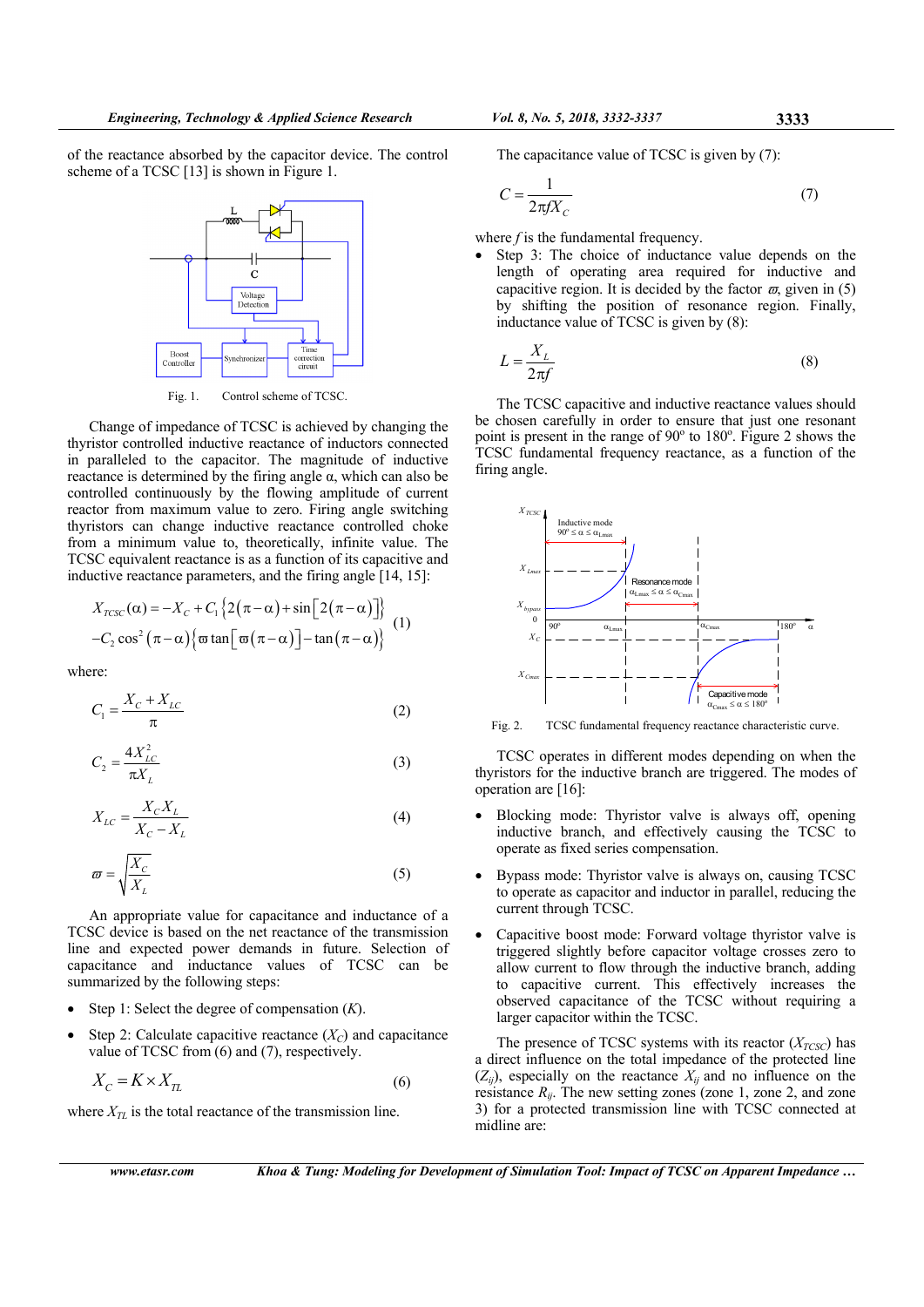$$
Z_1 = 0.8 \times \left[ R_{ij} + jX_{ij} + jX_{TCSC} \left( \alpha \right) \right] \tag{9}
$$

$$
Z_2 = [R_{ij} + jX_{ij} + jX_{TCSC} (\alpha)] + 0.2 \times (R_{jk} + jX_{jk}) (10)
$$
  

$$
Z_3 = [R_{ij} + jX_{ij} + jX_{TCSC} (\alpha)] + 1.2 \times (R_{jk} + jX_{jk}) (11)
$$

where  $Z_1$ ,  $Z_2$ ,  $Z_3$  are setting zones 1, 2 and 3, respectively,  $R_{ij}$ ,  $X_{ii}$  are resistance and reactance of the protected line  $ii$ , respectively and  $R_{jk}$ ,  $X_{jk}$  are resistance and reactance of the line *jk* which follows the line *ij*, respectively.

#### III. MODELING OF IMPACT OF TCSC ON DISTANCE RELAY

## *A. Studied System Description*

A 3-phase, 500kV, 400km long transmission line, as shown in Figure 3, is investigated in this section. The transmission line has a TCSC at the sending end of the line. The transmission line and TCSC parameters are given in the Appendix. Inductance and capacitance of TCSC are determined by using the previous equations and they are also given in the Appendix. By changing the firing angle from  $150^\circ$  to  $180^\circ$ , TCSC capacitive reactance calculated using (1) is shown by negative values in Figure 4. TCSC provides  $20\%$  compensation at  $180^\circ$ (minimum),  $69.53\%$  compensation at  $150^\circ$  (maximum) firing angle.



Fig. 4. TCSC capacitive reactance based on the firing angle.

The studied power system has been simulated using Matlab/Simulink software. Voltage and current data are collected at a sampling frequency of 1.0kHz. Samples of voltage and current signals are used to determine the phasors which are used to calculate the apparent impedance seen by the relay and to determine a fault in distance relay's zone of protection. DFT is a tool for the phasor estimation of voltage and current signals. The algorithm for single-phase to ground (Ph-G) fault is shown in Figure 5. The algorithm can be explained by the following steps:

• Step 1: Set system conditions including parameters of the sources and transmission line.

$$
...
$$

- Step 2: Set single-phase to ground fault in the line.
- Step 3: Acquire voltage and current from voltage transformers VTs and current transformer CTs.
- Step 4: Computation of voltage  $V_{ph}$  and current  $I_{ph}$  phasor components using DFT.
- Step 5: Computation of the zero-sequence current phasor component *I0*.
- Step 6: Computation of the apparent impedance seen by the distance relay as (12).

$$
Z = \frac{V_{ph}}{I_{ph} + kI_0}
$$
 (12)

where *Vph*, *Iph* are the faulted phase voltage and current, respectively,  $I_0$  is the zero-sequence current component and  $k = (z_0 - z_1)/z_1$ .  $z_0$ ,  $z_1$  are zero-sequence and positive-sequence line impedances per kilometer.

- Step *7:* Update the fault position and resistance and return to Step 2.
- Step *8:* Finally, determine resistance and reactance *R*, *X*.



Fig. 5. The flow diagram for tripping characteristics.

#### *B. Simulation Results and Discussion*

In order to verify the correctness of the modeling of impact of TCSC on the apparent impedance seen by distance protection relay, the system described in the previous section was modeled in Matlab/Simulink as shown in Figure 6. In this model, the three-phase source blocks, Source A and Source B, implement a balanced three-phase voltage source with internal R-L impedance. The two voltage sources are connected in Y with a grounded-neutral connection. The transmission line block implements a balanced three-phase transmission line model with parameters lumped in a PI section. The line parameters R, L, and C are specified as positive- and zero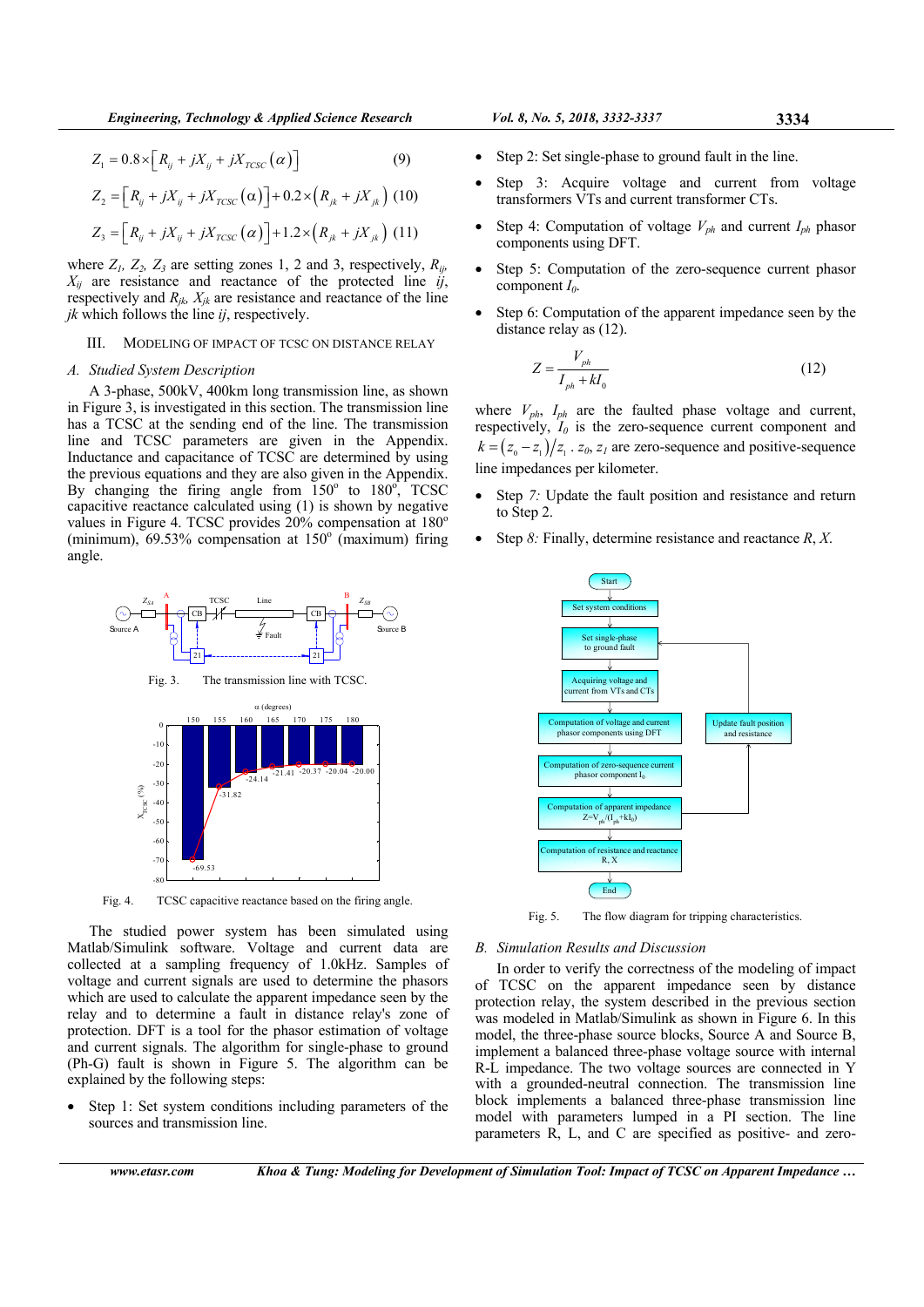sequence parameters that take into account the inductive and capacitive couplings between the three phase conductors, as well as the ground parameters. The line is divided in two segments (segment 1 and segment 2) because the Ph-G fault is located at mid-point of the line. The fault location can be changed by setting the length of the two segments. It is assumed that the fault location is at different positions on the line and it occurs at 0.4s in total simulation time of 2 seconds. Moreover, the fault resistance is also changed from 0 $\Omega$  to 50 $\Omega$ in order to evaluate the impact of TCSC on the relay A. TCSC is modeled by using a series RLC branch block which can change its reactance parameters according to the equations presented in Section II. The firing angle is set to change the reactance of TCSC and simulate the changing apparent impedance seen by distance relay. However, the firing angles of TCSC,  $180^\circ$ ,  $155^\circ$ , and  $150^\circ$  are used to measure the impact of TCSC on distance relay tripping characteristics in this study.



Fig. 6. Simulated system

A Ph-G fault beginning at 0.4 seconds is established at the 100% of the line length and the fault resistance is set by zero  $(R_f=0\Omega)$ . Four hypotheses (without TCSC in the line, with TCSC at the firing angle of  $180^\circ$ ,  $155^\circ$ , and  $180^\circ$ ) are simulated in the study. With total time of 2 seconds, the simulation results of this case, including the phase current, phase voltage, zerosequence current, and apparent impedance seen by the relay A are shown in Figure 7. Meanwhile, the voltage and current measurement data are acquired by VTs and CTs and are sampled by a specific period. The magnitude of faulted phase current at the relay A is shown in Figure 7(a). At the beginning time of the fault (0.4 seconds), there is a transient period in the current magnitudes and then they are stable at their new steady state. Because of the firing angle, the faulted phase current magnitudes are at different values as shown in Figure 7(a). Among these values, the current magnitude in the case with  $TCSC$  at the firing angle of  $150^\circ$  is the highest one and the current magnitude in the case without TCSC is the lowest one because the firing angle changes the reactance of TCSC. The magnitude of faulted phase voltage at the relay A is shown in Figure 7(b). After the fault starts, the phase voltage magnitude decreases to new value. However, the voltage magnitude in the case with TCSC at the firing angle of  $150^\circ$  is the lowest one and the voltage magnitude in the case without TCSC is the highest one. The zero-sequence current is shown in Figure 7(c).

Before the fault occurs, it is zero because the system is almost balanced. Ph-G fault is applied at 0.4 seconds and the zerosequence current increases. The component is also used to calculate the apparent impedance seen by the relay A which is shown in Figure 7(d). The apparent impedance seen by the relay A depends on the firing angle of TCSC. The impedance in the case with the presence of TCSC at the firing angle of  $150^\circ$  is the lowest one and the impedance in the case without TCSC is the highest one.

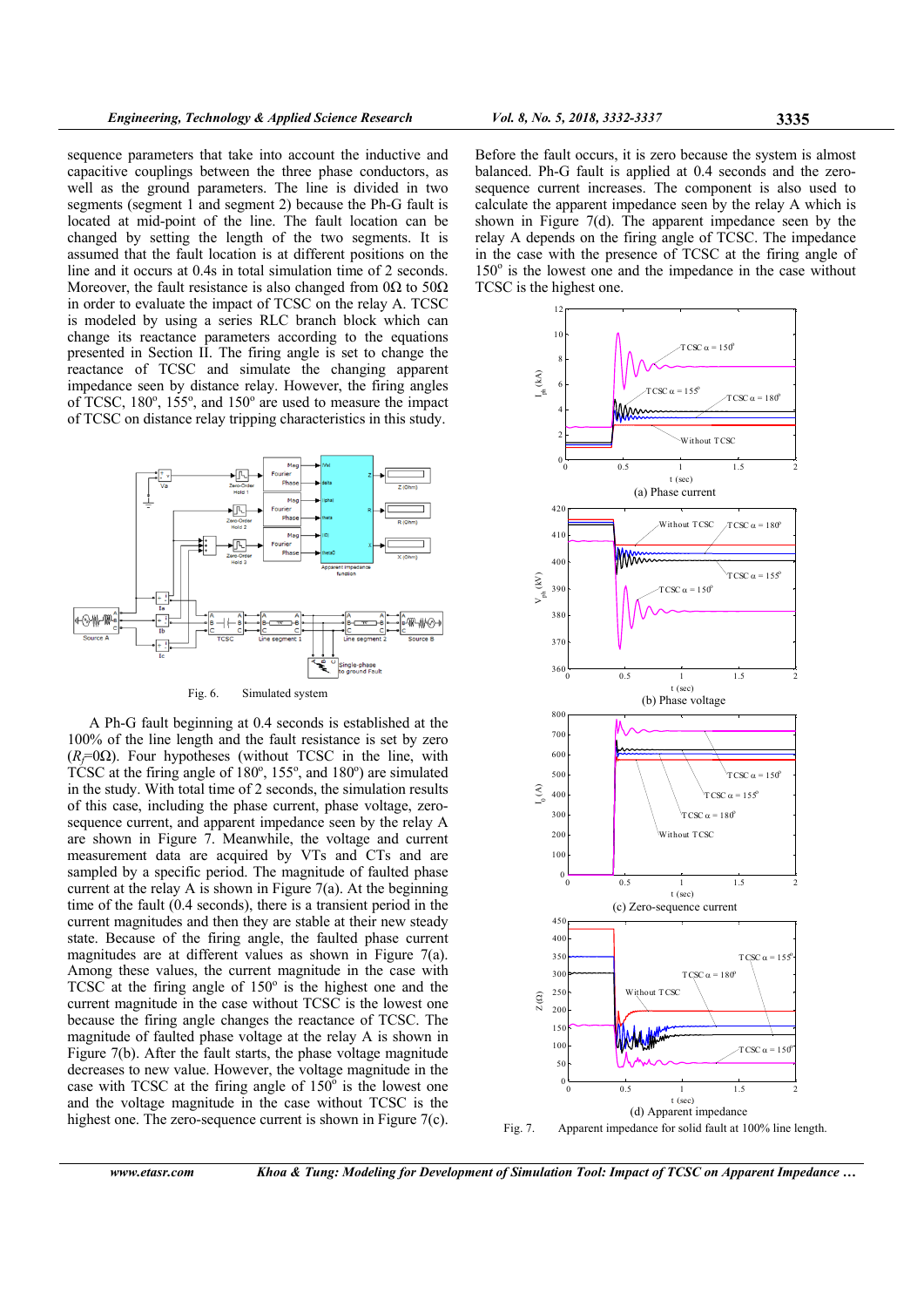In order to show the changing apparent impedance seen by the relay A according to the fault location, the fault is assumed to occur at different locations on the line by varying the length of two segments of the line. The locations range from 0 to 100% of the line length. In this situation, the apparent impedance seen by the relay A is shown in Figure 8. It is clear that the apparent impedance without TCSC increases linearly by the fault location in the line. In the situation with TCSC, the apparent impedance seen by the relay A changes nonlinearly by the fault location in the line. With TCSC at the firing angle of  $180^\circ$ ,  $155^\circ$ , and  $150^\circ$  an impedance resonance point occurs between the reactance of TCSC and the impedance of line. The point is the lowest impedance in its characteristic as shown in Figure 8. Therefore, the firing angle of TCSC has an influence on the apparent impedance seen by the relay A.



Fig. 8. Apparent impedance according to fault location.

In this work, high resistance faults are considered in order to investigate the influence of TCSC on apparent impedance seen by the distance relay A. The fault resistances are changed in the range of 0 to 50 $\Omega$ . Because of the fault resistance, the apparent impedance will be changed as shown in Figure 9. The curves in Figure 9, including cases: without TCSC, with TCSC at the firing angle of  $180^\circ$ ,  $155^\circ$ , and  $150^\circ$  are shown. This states that the modeling of the system can be used to analyze the impact of TCSC and the fault resistance on apparent impedance seen by the relay A comprehensively.



Fig. 9. Apparent impedance according to fault resistance.

The simulation results shown in Figure 10 are the hybrid of fault location and resistance. The fault locations range from 0 to 100% of the line length and the fault resistances are set at 0, 10, 20, and 30Ω. All faults simulated in this work are the Ph-G fault that occurs at 0.2 seconds. The apparent impedance *(Z)* seen by the relay A is separated to the resistance *(R)* and reactance *(X)*. They are shown in impedance plane in which xaxis is the resistance and y-axis is the reactance. In addition, the Mho characteristic of zone 1 is also plotted in order to identify the faults inside or outside zone 1.



Fig. 10. Mho characteristic of distance relay according to the firing angle